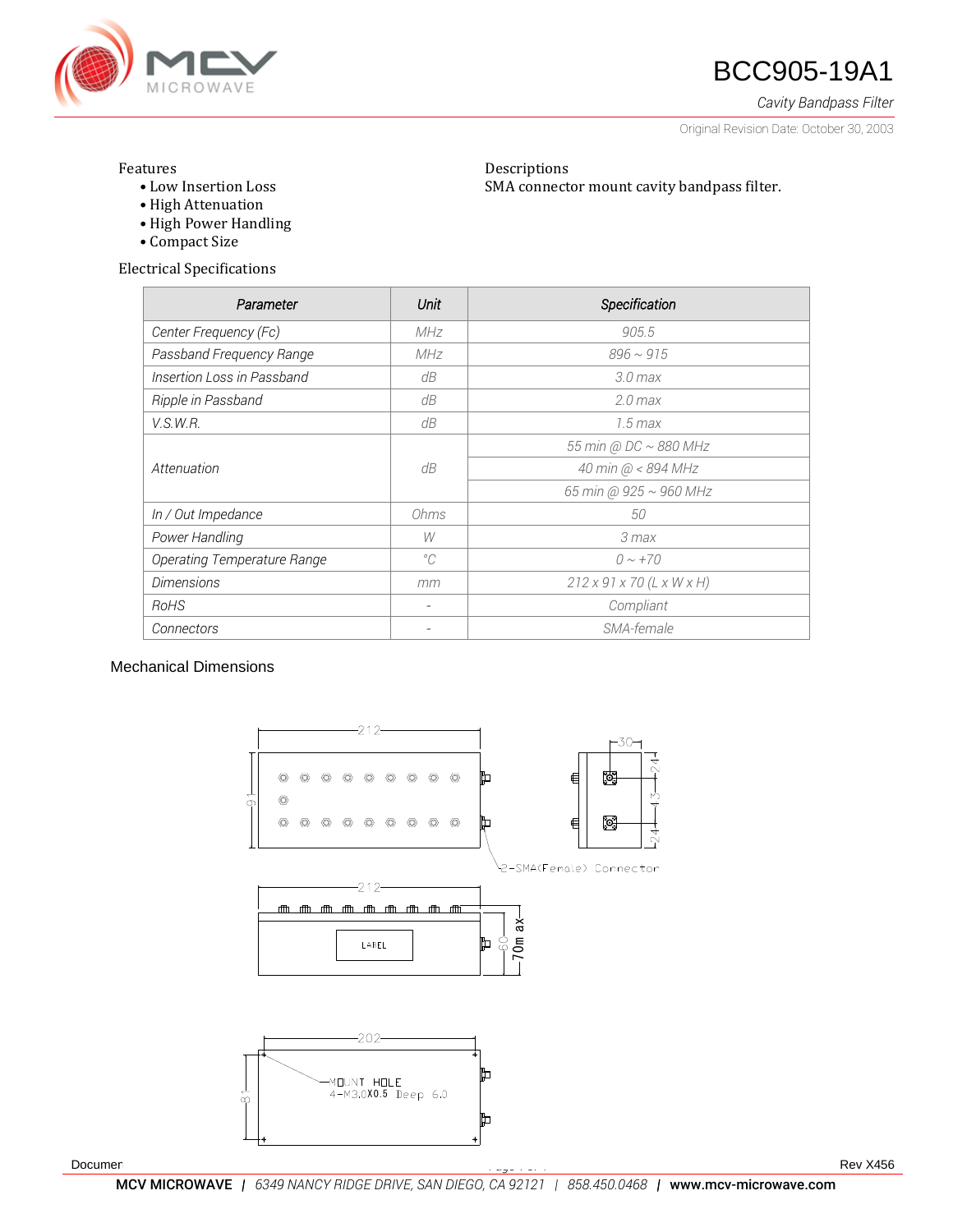

*Cavity Bandpass Filter*

Original Revision Date: October 30, 2003

### Electrical Response

Data: Ripple

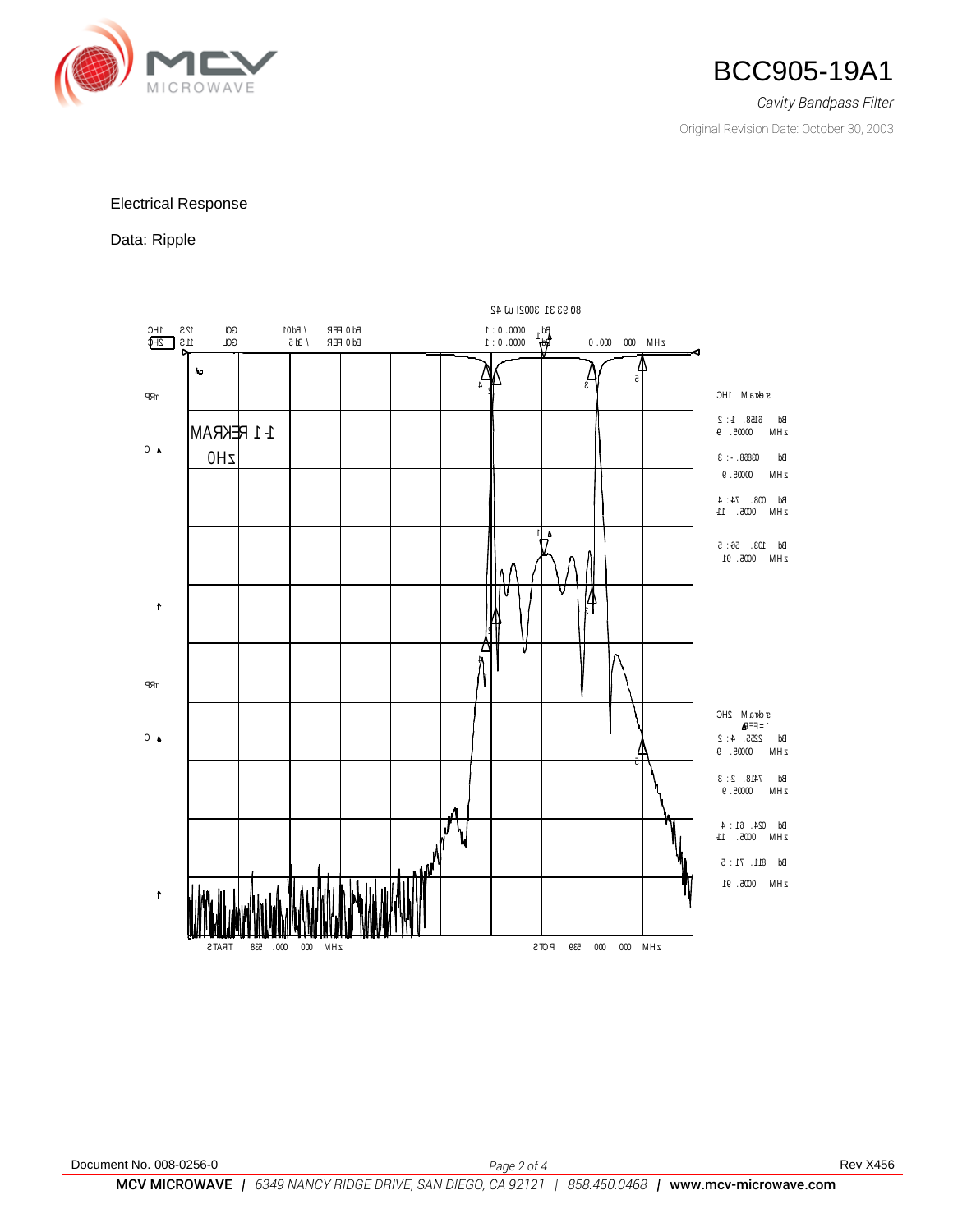

*Cavity Bandpass Filter*

Original Revision Date: October 30, 2003

# Data: I.L. & Attenuation